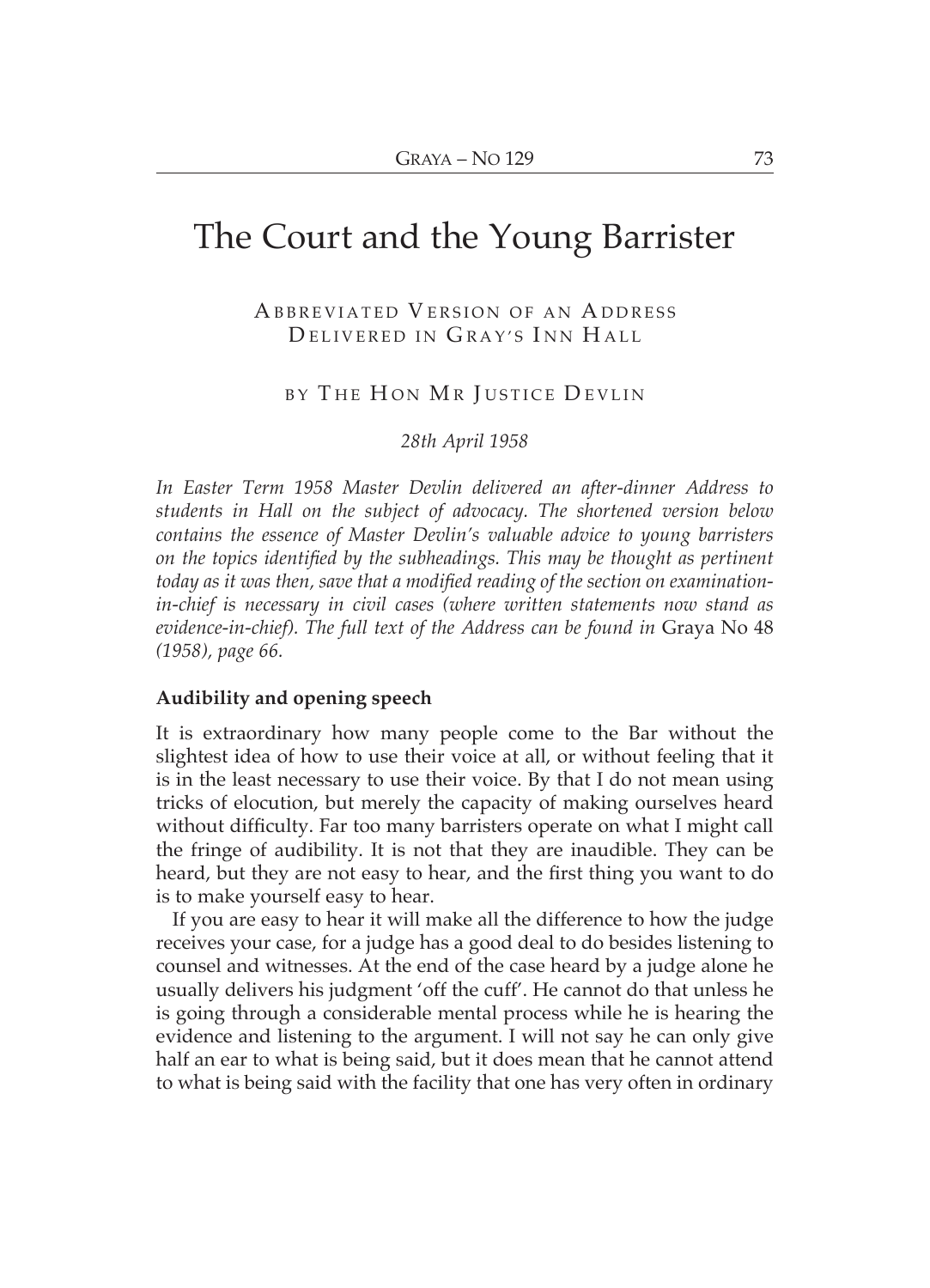conversation of supplying, by inference, a missing word, when someone drops their voice.

When one's mind is already occupied with something else it is not easy to do that, and judges have necessarily to employ a good deal of physical effort on listening to witnesses who have not been taught to speak. It is really quite intolerable if they must do it as well for members of the Bar, who ought to know how to speak. So the first thing for every barrister is to acquire an easy, clear and distinct speaking voice. You must speak a little loudly until you find out what is acceptable and what is not, so as to make sure that all your points get effectually to the judge.

In an opening speech you should be able to use your voice so that you do not have to trouble about whether you are speaking distinctly or not. You should not have to add to your other worries, which are often considerable, the feeling 'I must be careful not to drop my voice at the end of each sentence'.

Queen Victoria used to complain that Mr Gladstone always addressed her as if she were a public meeting. She may have objected to it, but it is just what you want to do, if you are addressing a judge alone. You must never lose sight of the fact that the judge is the one person whom you must persuade that you are right. So do not address the air in front of you, and above all, do not address the bench below you. The angle of our courts is such that you must look up if you want to speak to the judge, and remember that he is the person upon whom you want your words to take effect.

At the same time, you must be completely impersonal in the manner of your address. You must never say 'I think', 'in my opinion' or 'in my view'. You will hear people saying it, I know, but you must remember that it is wrong. It is wrong for a very good and important reason  $$ what counsel thinks cannot matter. Counsel's opinion is irrelevant. It is the essence of our profession that that should be so, that counsel can undertake any brief for any client, no matter how repugnant the views of that client may be to the barrister. It is not only the barrister's right but, in many circumstances, his or her duty, to undertake it. That is one of the profound principles that underlie the fame of the Bar of England, and inevitably it will go if members of the Bar talk about their opinion, what they feel and what they think. Because if you are entitled to tell a judge what your opinion is a judge would equally be entitled to ask you: 'Mr So-and-So, is that really your opinion in this case? Do you really believe in the case which you're putting forward on behalf of your client?'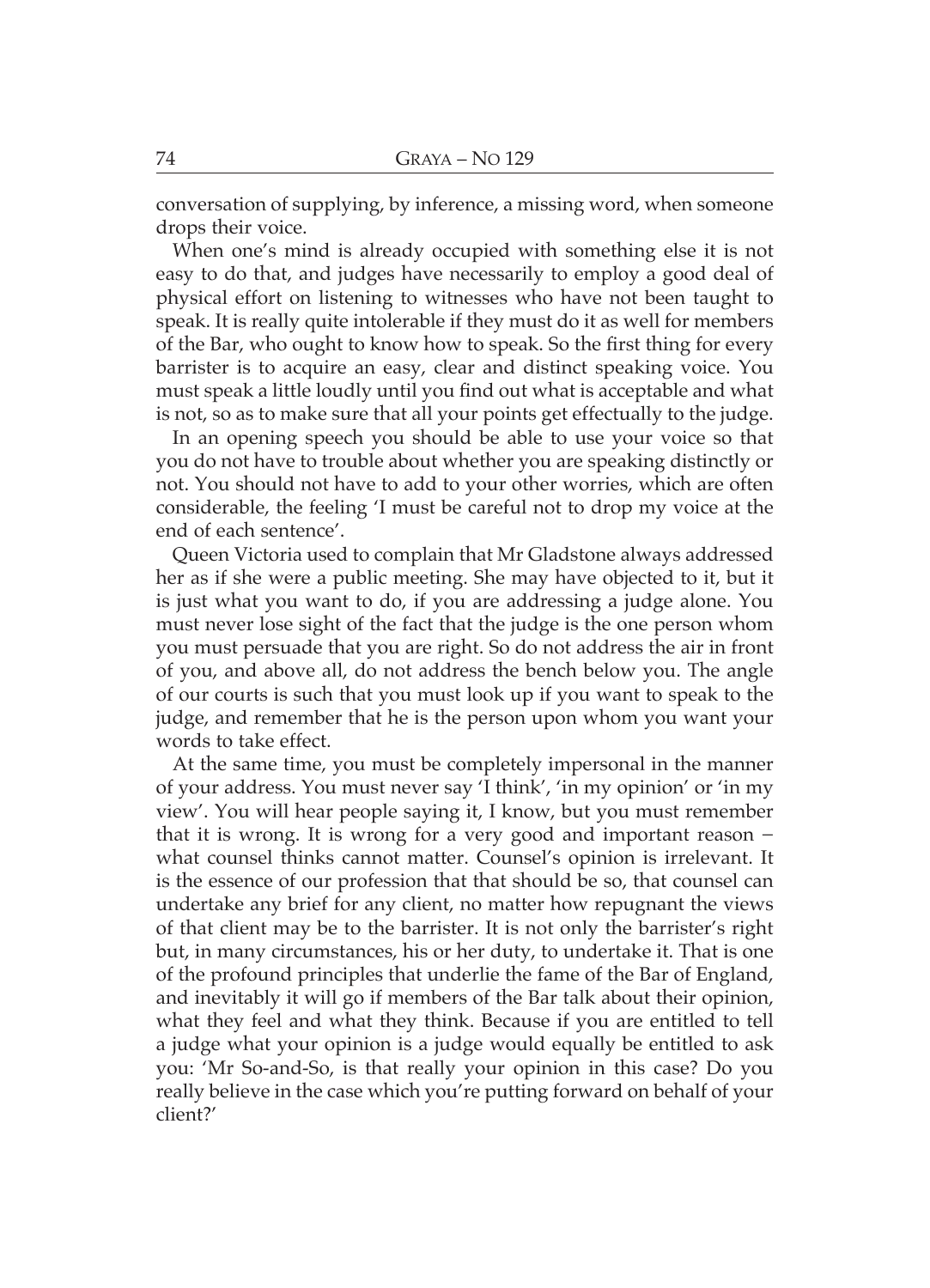It is quite true that, as you go on, you will sometimes hear counsel sav as a manner of speech 'I think' or 'I feel'. But a barrister who is starting should keep off it altogether and get into the way of saying simply 'I submit'. It is only when you know a rule and are accustomed to its practice that you can afford sometimes to depart from it with impunity.

Another thing to remember about your opening speech is to speak not only distinctly, but slowly. You may think that the thing is perhaps dragging, and the judge must be bored, but you must bear in mind that the judge is listening to the facts for the very first time, and very often they are quite complicated. Even in the simplest Factory Act case, for example, there is a bit of machinery to explain, something that perhaps puzzled you at first, but because you have thought it out and are now familiar with it, you tend to think someone hearing of it for the first time will also be familiar with it. But, you must remember that what puzzled you at first will probably puzzle the judge too, and you will find that you are much safer in being slow than in being fast.

#### Examination-in-chief

Everybody will tell you that examination-in-chief is one of the most important things that a barrister has to do because cases are won, at any rate before a judge alone, by evidence and not by argument or oratory. It is the weight of the evidence that you can call that is eventually going to determine the thing either for or against you, and a barrister's business is to let the witness speak in the most effective and convincing way. The task of a barrister is to give him every opportunity of telling his story in the most convincing way possible, and that is what he does by examination-in-chief. Therefore he should ask a minimum of questions and as far as possible allow the witness to tell his own story. Witnesses are much more convincing when they are telling their own story than when they are answering 'Yes' or 'No' to questions put to them by counsel.

It is a barrister's duty, of course, to see that the witness is not allowed to ramble, because if he rambles all over the field, as witnesses may do, he will not tell a connected story. The task of the counsel examining-inchief is to allow the witness to tell the story with as little intervention as possible by himself. There are obstacles  $-$  physical obstacles  $-$  in the way of that. One is that nobody has yet devised a court in which the witness-box is conveniently situated both in relation to counsel and to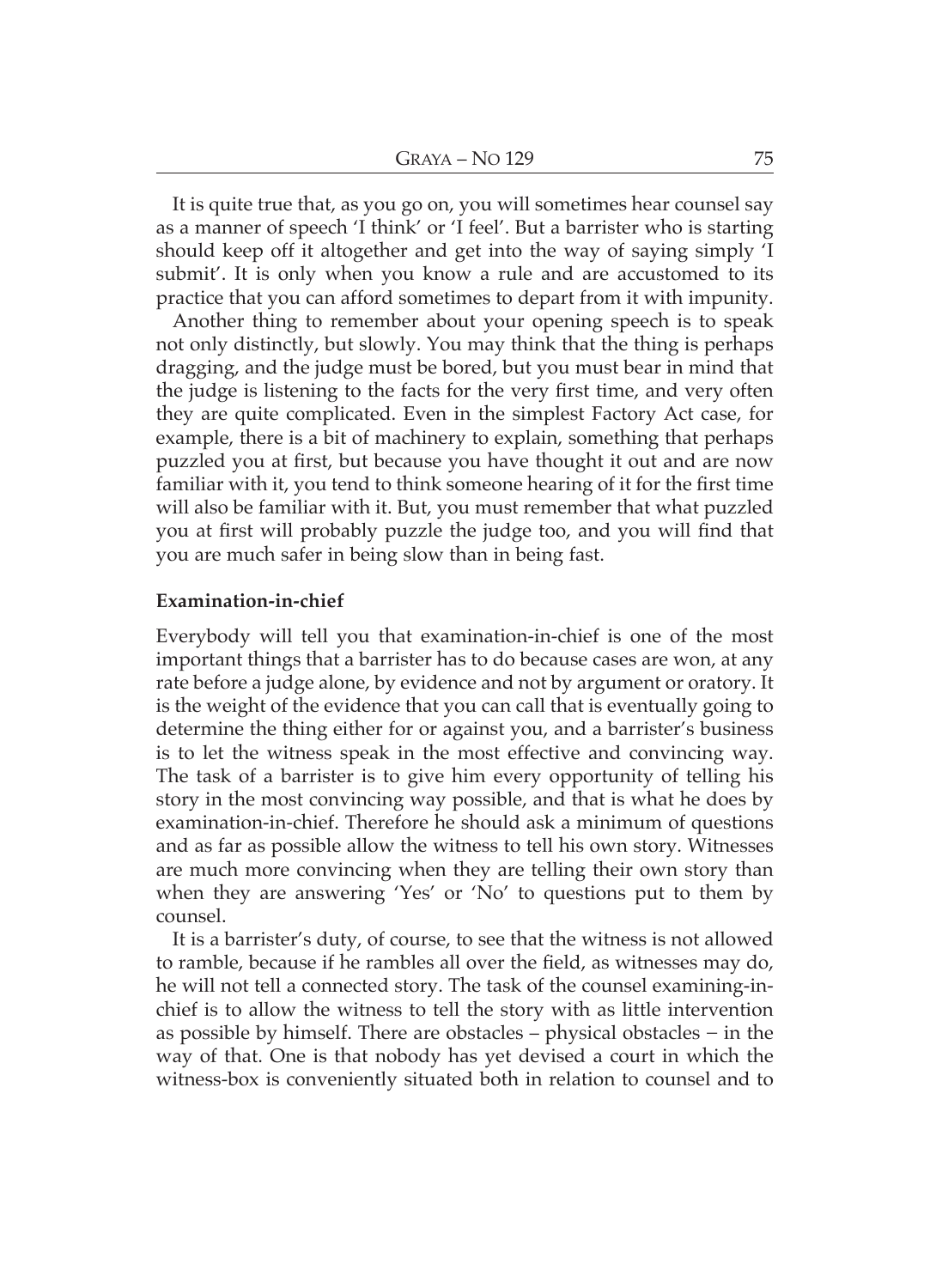the judge, and the difficulty you will find yourself in is that the witness naturally tends to answer the person who is asking him questions. It is very difficult to get him out of that, because you want to get him to talk to the judge.

Another difficulty is that the judge is probably taking note of more of the examination-in-chief than any other part of the case. Therefore you have got to give the judge time to get down what he wants to get down. It is possible, of course, to write down the answer to one question while listening to the next, but it is not easy, and you must try and get the witness to adopt the tempo that the judge wants. That is why examination-in-chief is one of the most difficult things to do successfully, though it is perhaps the least spectacular, as well as being one of the most important.

The real vice of the leading question, which you must never ask if you can avoid it, is that it does your case so much harm. The answer 'Yes' or 'No' given to what counsel asks is not going to carry the same conviction with the judge as the witness's own words so you should avoid a leading question wherever you can. So many counsel think they have discharged their duty in examining-in-chief by questioning that comes as near to leading questions as can be done without objection from the other side. But that examination, from the judge's point of view, has been a complete failure.

## Cross-examination

Now let me come to cross-examination, which is considered the most spectacular of the forensic arts, but of which I entertain less high an opinion than perhaps I ought to. Its first object is to elicit facts; its second is to shake, if you can, the credit of the witness. Eliciting facts is simple enough if you know what the facts are that you want to elicit. The main thing you have got to avoid is eliciting facts that assist the other side. You will sometimes hear counsel say, in a most aggrieved tone 'But you never said a word of that in-chief' and the witness answers, perfectly correctly, 'I was not asked that question'. That answer is a condemnation of that particular line of cross-examination.

As to shaking the credit of the witness, of course you may have material which enables you to do that: letters and correspondence have been inconsistent, or something of that sort. But, if you have not got such material, shaking the credit of the witnesses, and making them appear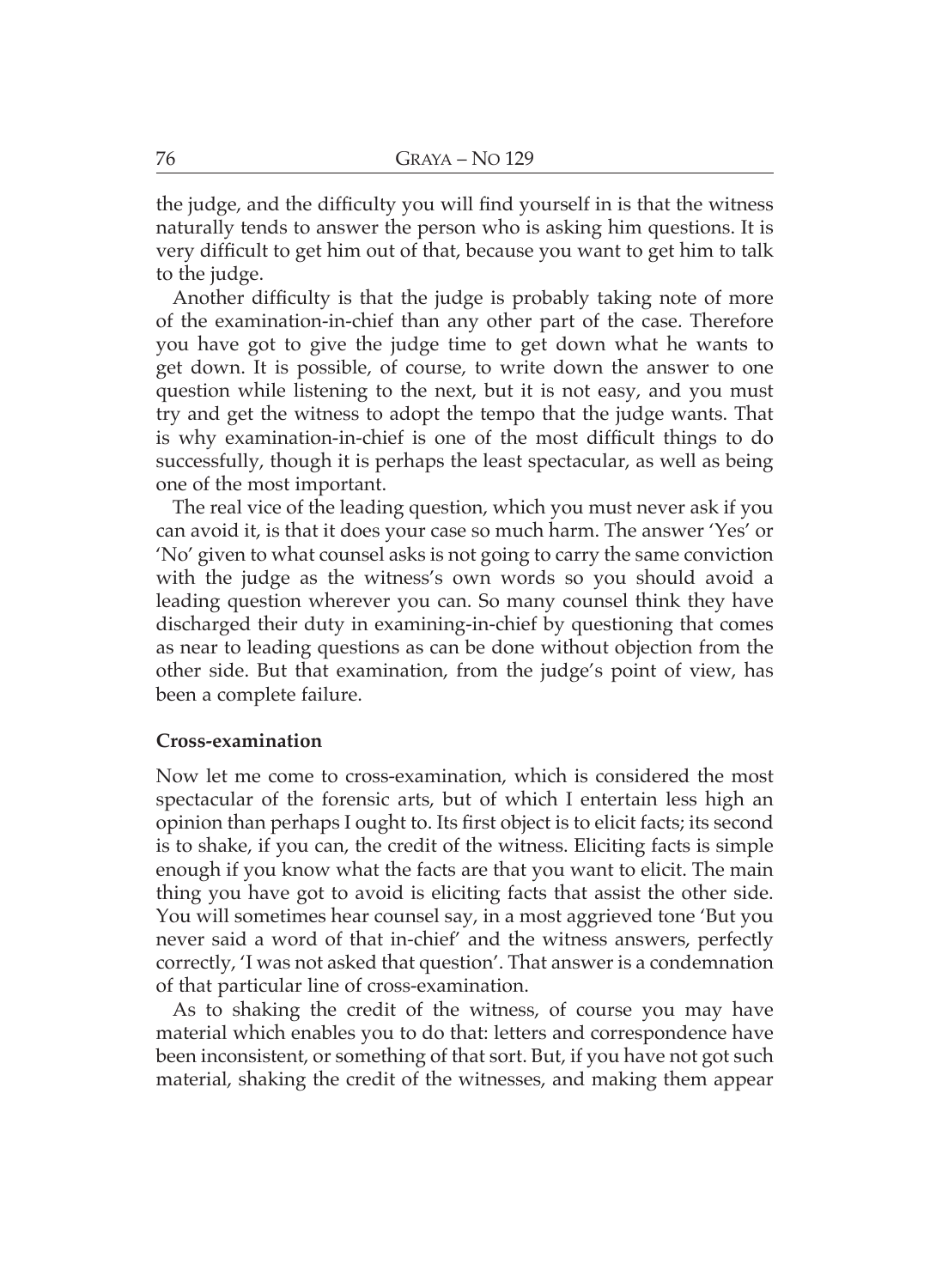unconvincing, is one of the most difficult things to do. You can by your questioning make the witness appear unconvincing, and that is very valuable to your side. But without material it is very difficult to do, and that is why I say so much cross-examination before a judge alone is just sound and fury and signifying nothing.

I am well aware that young barristers are expected by their solicitor clients to cross-examine witnesses on the other side very severely, and it is clearly too much to expect them to say: 'I'm not going to do any good with this man, so I'm not going to ask any questions at all.' But I am talking of the way it appears to the judge, and it is not an exaggeration to say that 90% of cross-examination is, from the judicial point of view, quite wasted. However, in a case where there is a jury there is often a legitimate object in making points in cross-examination which you may think the judge will already have seen, but which the jury has not, or which they may miss unless you make them.

#### Re-examination

There are two legitimate objects of re-examination. The first is that it may give you an opportunity of introducing evidence that you could not introduce in examination-in-chief because it was not admissible, but where questioning pursued in cross-examination gives you that opportunity. That is the first and obviously legitimate object of reexamination. The other object is that it gives you a chance of repairing the damage that has been done by cross-examination. Again, that second part is one of the things that calls for the very highest flights of advocacy, and you're much more likely to make things worse than you are to make them better. Therefore, pursue it, if it has to be pursued at all, with the utmost care.

One often finds re-examination used as an opportunity of going over the whole of the cross-examination and obtaining from the witness the same answers as he gave in cross-examination. This sort of thing: 'My learned friend has suggested to you that you were driving at 85 miles an hour. Were you driving at 85 miles an hour?' And a witness who has already said three times that he was driving at 29½ miles an hour says 'No'. But that is one of the lines that one does very often find pursued.

Or re-examination is taken as an opportunity for counsel to make a little speech in which he summarises what he believes and hopes is the effect of the evidence his client has given in cross-examination, and